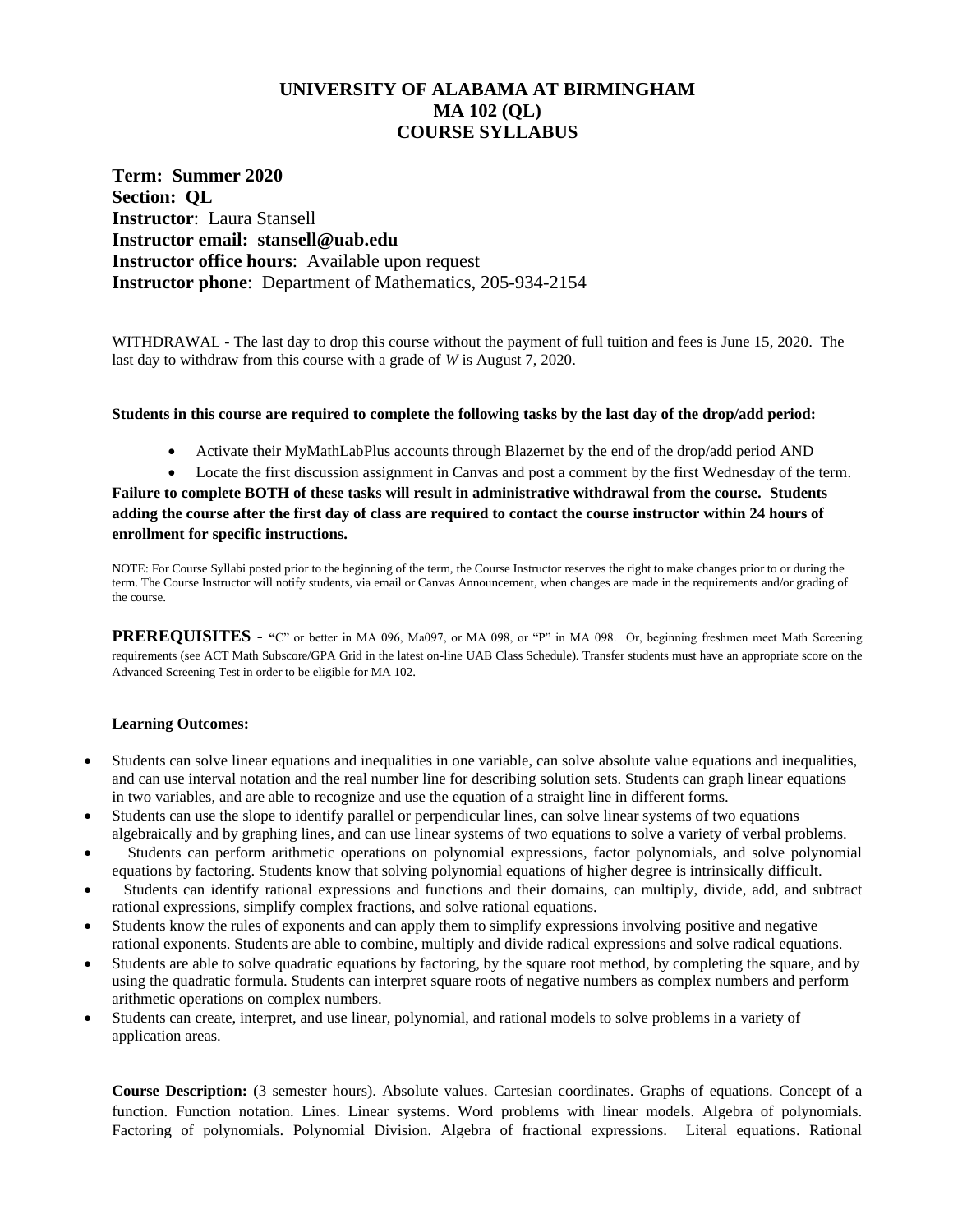equations. Word problems with rational models. Integer and rational exponents. Algebra of radical expressions. Radical equations. Complex numbers. Introduction to quadratic functions. Quadratic equations.

**This course is about developing quantitative reasoning ability as well as acquiring specific mathematical skills** (algebra, arithmetic, etc.). The above learning outcomes are realized in the course with a variety of learning opportunities (group work, video lecture, and computer-aided instruction)

**Materials**: Intermediate Algebra MA 102 package, which includes (1) a *UAB Math 102 Student Workbook*, by Elena Kravchuk, Pearson/Prentice Hall, and (2) MyMathLab Plus ACCESS CODE for MA 102, is required. You must purchase the ACCESS CODE unless you are repeating the course and the same online textbook is being used.

The MML PLUS access code may be purchased directly from Pearson within your course account or from a bookstore.

**ALL students MUST PURCHASE a MyMathLabPLUS ACCESS CODE.** NO EXTENSIONS of deadlines are given due to failure to purchase the required materials.

**Calculator**: During testing, only the computer desktop calculator may be used and no graphing or handheld calculators are allowed.

### **Access for a course in MyMathLabPlus**

All Homework, Quizzes, and Tests for this course are available only in MyMathLab Plus. A MyMathLab Plus account has already been established for you and must be activated.

- Log in to **BlazerNet** and click on the MyMathLab Plus link.
- Click on your course.
- Choose one of the following:
	- o Access Code (enter your printed code)
	- o Buy Now (credit card required)
	- $\circ$  Pay Later (allows temporary access, good for only 14 days, no extensions when it expires)\*

\***Once Pay Later (Temporary Access) has expired, you will be prompted to choose Access Code or Buy Now. You will no longer have access to your course materials and assignments in MyMathLab Plus until you enter your code or purchase it.** Please note that there will be **NO EXTENSIONS for missed homework, quiz, or test deadlines due to failure to purchase access to your online materials.**

If you have any questions regarding your MyMathLabPlus account, email the course instructor. Please note that there will be **NO EXTENSIONS for missed homework, quiz, or test deadlines due to failure to purchase access to your online materials.**

## **STUDENT EXPECTATIONS STATEMENT**

The Course Syllabus and Schedule serve as a Contract by which the student must comply. An excuse of "not knowing" information covered in these documents is not an acceptable excuse for making mistakes in this class.

- Students are required to complete weekly assignments and learning activities by the deadline. All deadlines are based on CENTRAL TIME. **There are NO EXTENSIONS of DEADLINES**. See the class schedule for details.
- Students are expected to maintain an active BlazerNet account.
- Students are expected to read the Schedule and Syllabus for this class in Canvas.
- Students are expected to check their UAB email daily and respond within 48 hours to instructor emails.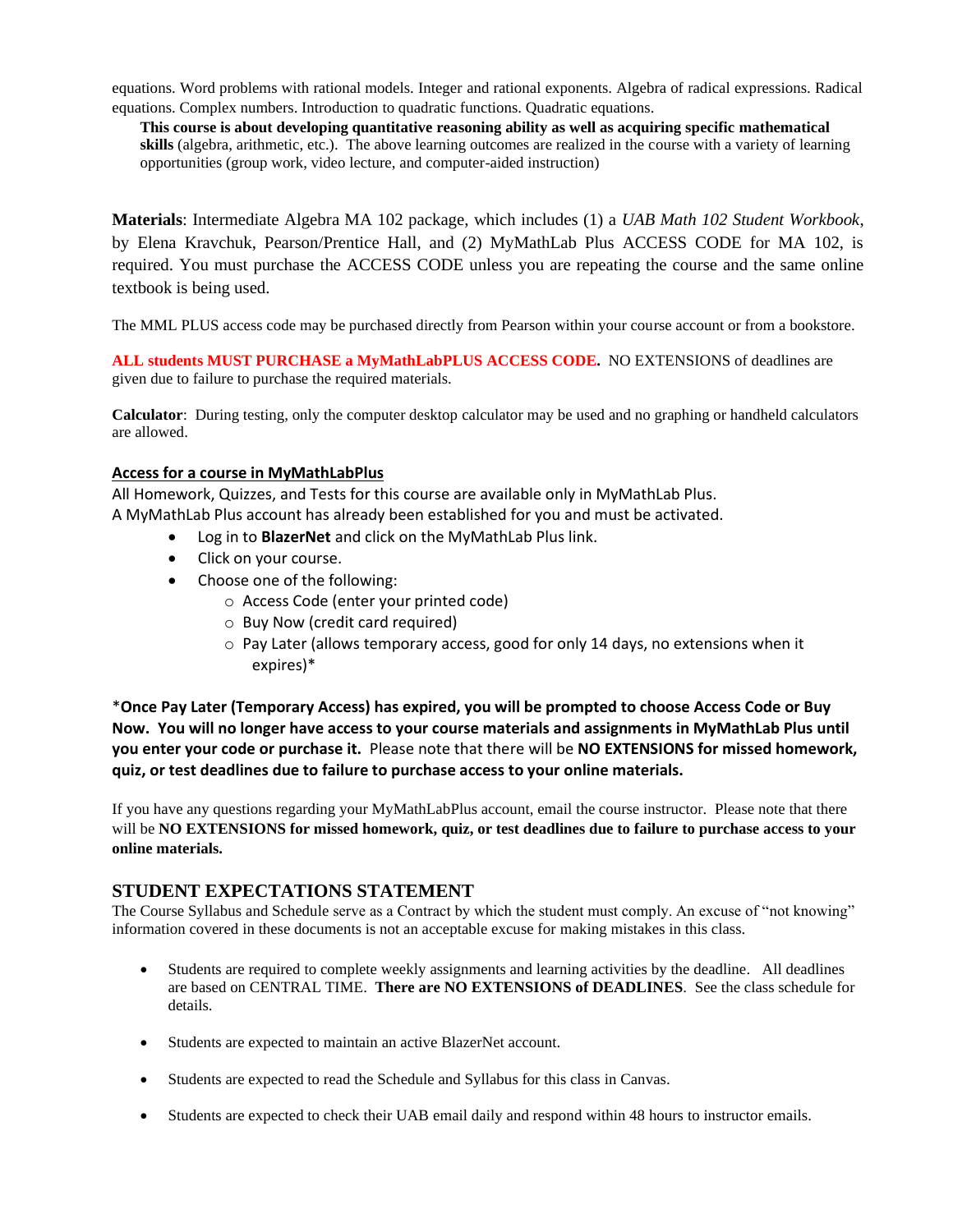- All students are required to obtain and use the UAB email address that is automatically assigned to them as UAB students. All official correspondence will be sent ONLY to the @UAB.edu email address.
- All students are responsible for ensuring that the correct UAB email address is listed in Canvas by the end of Week 1, and that their UAB email account is in proper working order during the entire time they are enrolled at UAB. Email is the only way the Course Instructor can, at least initially, communicate with students. It is the student's responsibility to make sure a valid email address is provided. Failure on the student's part to do so can result in the student missing important information that could affect his grade. **Students are responsible for the information that is sent to their UAB email account.** The Course Instructor will not accept emails sent from other accounts.

### • **Students are expected to devote an average of 8 to 12 hours per week to this class**.

• **Students are expected to have a back-up plan** in the event their computer has operational problems, there is loss of electricity, or there is loss of Internet access. These are not an excuse for late or incomplete submission of assignments, nor are they acceptable reasons for an assignment deadline extension. UAB's MLL, most public libraries, school libraries, university libraries, etc. have computers with Internet access and are available for use by the public.

**\*\*\*\*FOR SUMMER 2020:** The **Math Learning Lab** (**MLL**) in 202 Heritage Hall is closed, but virtual tutoring is available through Zoom Monday through Friday. See the tutors and hours of availability in Canvas. Tutors will not solve all of your problems or work with you for extended periods of time, but they will help guide you so that you can complete your work independently. No appointment is necessary. The hours of operation in the Fall and Spring are usually Monday through Thursday 9:00am to 8:00pm, and Fridays 9:00am to 3:00pm, and in the Summer the hours are usually Monday through Thursday 9:00am to 7:00pm, and Fridays 9:00am to 2:00pm. Tutoring is not scheduled during holidays and breaks. The last available day for tutoring is the last day of classes. For more information, go to <http://www.uab.edu/cas/mathematics/mll>.

- The **Math Learning Lab** (**MLL**) in 202 Heritage Hall is available for student use Monday through Friday. Students in this course may use the computers to complete assignments, and they may get assistance from math tutors. Tutors will not solve all of your problems or sit with you for extended periods of time, but they will help guide you so that you can complete your work independently. No appointment is necessary. The hours of operation in the Fall and Spring are usually Monday through Thursday 9:00am to 8:00pm, and Fridays 9:00am to 3:00pm, and in the Summer the hours are usually Monday through Thursday 9:00am to 7:00pm, and Fridays 9:00am to 2:00pm. The MLL is closed during all holidays and breaks, and also during final exams (except for testing). For more information, go to [http://www.uab.edu/cas/mathematics/mll.](http://www.uab.edu/cas/mathematics/mll) Please note that all computer use in the MLL is monitored.
- Students are expected to participate in this course by following the Course Syllabus, Class Schedule, and any additional information provided by the Course Instructor.
- Students are expected to remain in regular contact with the Course Instructor via UAB email.
- **Students are expected to use their UAB email** for one-on-one instructor/student conferencing or to schedule an individual meeting. If a student has a question about the material, then he should ask for help during the Lab meeting or use the Ask My Instructor link in MyMathLab Plus at other times to email the instructor.
- **Students are expected to review their grades and participation** by clicking on Check Your Grade in MyMathLab Plus [\(https://secure.cas.uab.edu/mll/db\)](https://secure.cas.uab.edu/mll/db) **on a regular basis.** The Course Instructor does not use email to communicate grades or comments about graded assignments.
- Students in this class will be expected to:
	- o Speak and write Standard English.
	- o Work cooperatively with others.
	- o Possess independent reading and study skills at the university level.
	- o Possess basic computer skills.
	- o Possess the appropriate computer software and hardware necessary for successful participation in the class if they choose to work outside the MLL.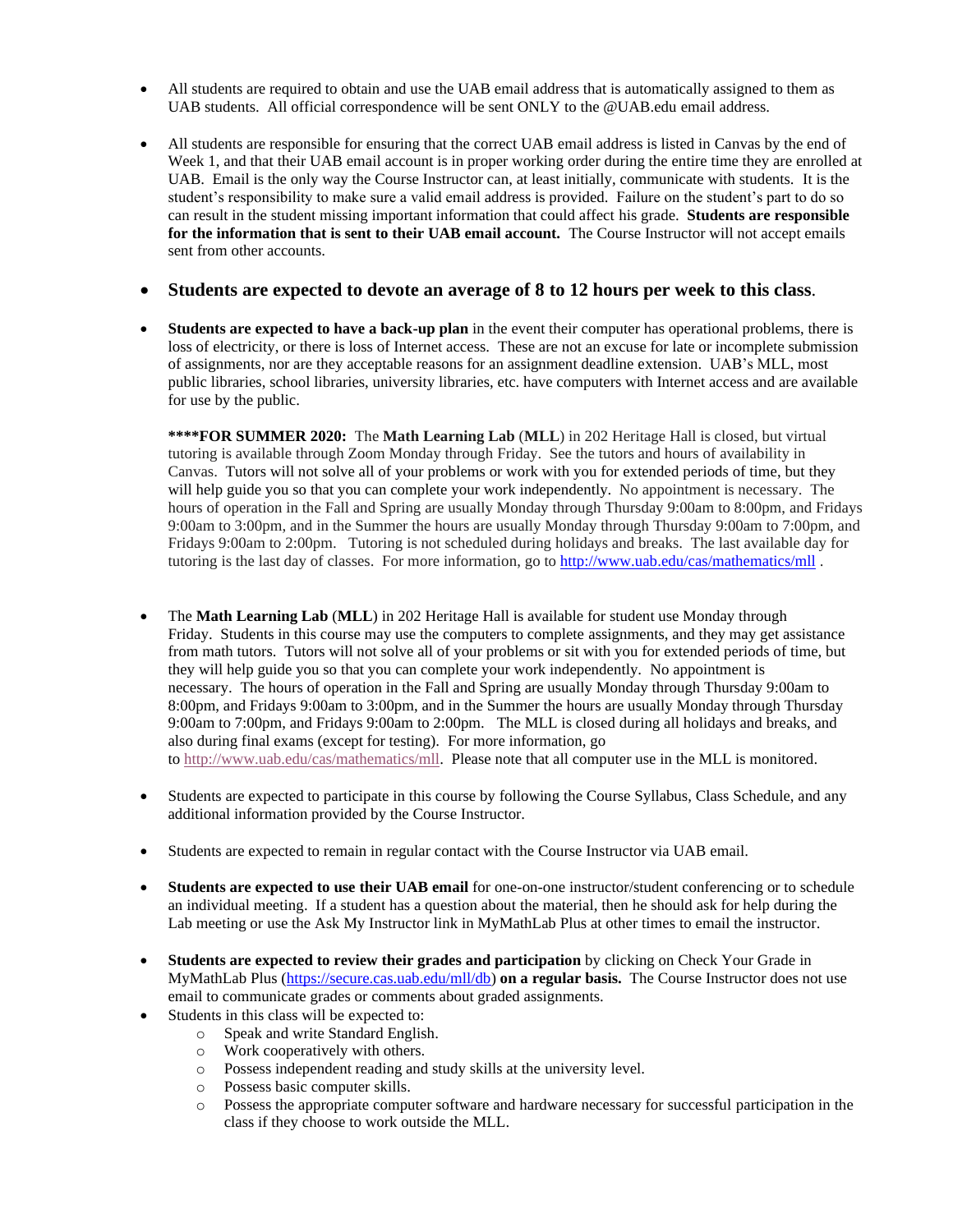## **TECHNOLOGY REQUIREMENTS -** Students must have:

- Access to BlazerNet. Students will link to Canvas and MyMathLab Plus here.
- A UAB email account that can be accessed on a daily basis.
- Email software capable of sending and receiving attached files.
- Students who work outside of the MLL must have:
	- o Reliable access to the Internet with a 56k modem or better.
	- o 1 GB RAM or better.
	- o 2GHz processor or better.
	- o A personal computer capable of running MyMathLab Plus. Students who use older or beta browser versions will have compatibility problems with MyMathLab Plus.
	- o Virus protection software, installed and active, to prevent the spread of viruses via the Internet and email. It should be continually updated!
	- o Not having a computer, computer problems, computer crashes, loss of Internet and/or loss of electricity are NOT acceptable excuses for late work, incomplete work, or a request for an assignment deadline extension. **Students are expected to have a back-up plan** in case any of these occur.

**CLASS SCHEDULE** - A copy of the class schedule is posted in Canvas. The class schedule identifies the specific dates and times of all assignments and deadlines. It also identifies the chapters and sections of the text that correspond to the homework, quizzes, and tests.

**COURSE STRUCTURE -** This course is primarily computer-based. Students must have reliable access to **BlazerNet** so they can work on their assignments in MyMathLab Plus and Canvas. Students who work on the assignments outside of the MLL must ensure that they meet the system requirements.

## • **MyMathLab Plus assignments**:

**HOMEWORK** - There are 13 homework assignments that are required, and each is worth 10 points. Homework is completed and submitted in MyMathLab Plus (access code required). Students access MyMathLab Plus through BlazerNet. When the homework is submitted or closed in MyMathLab Plus, a score and percentage are given

*An unlimited number of attempts can be made on each homework problem* before the deadline, so students should be able to earn 100% on ALL HOMEWORK. If a problem is marked with a red  $(X)$  as incorrect, then the student can click on *Similar Exercise* at the bottom of the page and work another problem correctly for full credit (before the deadline). Students can go in and out of the homework as many times as they like before the deadline (all of the work is automatically saved). Students earn points for homework completed on or before the due date. After the due date, students can review homework assignments and work similar exercises, but they cannot change their score.

All homework is available at the beginning of the term, so students may work ahead as much as they like. **There are NO EXTENSIONS or make ups for missed homework because the work can and SHOULD BE completed IN ADVANCE of the deadlines.**

**QUIZZES** - There are 13 Quizzes that are required, and each is worth 7 points. Quizzes are completed and submitted in MyMathLab Plus. Students access MyMathLab Plus through BlazerNet. Once a Quiz is submitted in MyMathLab Plus, it is scored and a percentage is given. Students take the Quizzes on their own schedule, but they can only earn the Quiz points if the Quiz is taken on or before the due date. **Students must complete the Quizzes BY THEMSEVLES without any assistance from another person**. The Quizzes are timed, and they **must be taken in one sitting within 30 minutes**. Students cannot exit the Quiz or that will count as one of their attempts. Each quiz can be taken twice, and the highest score attained will count.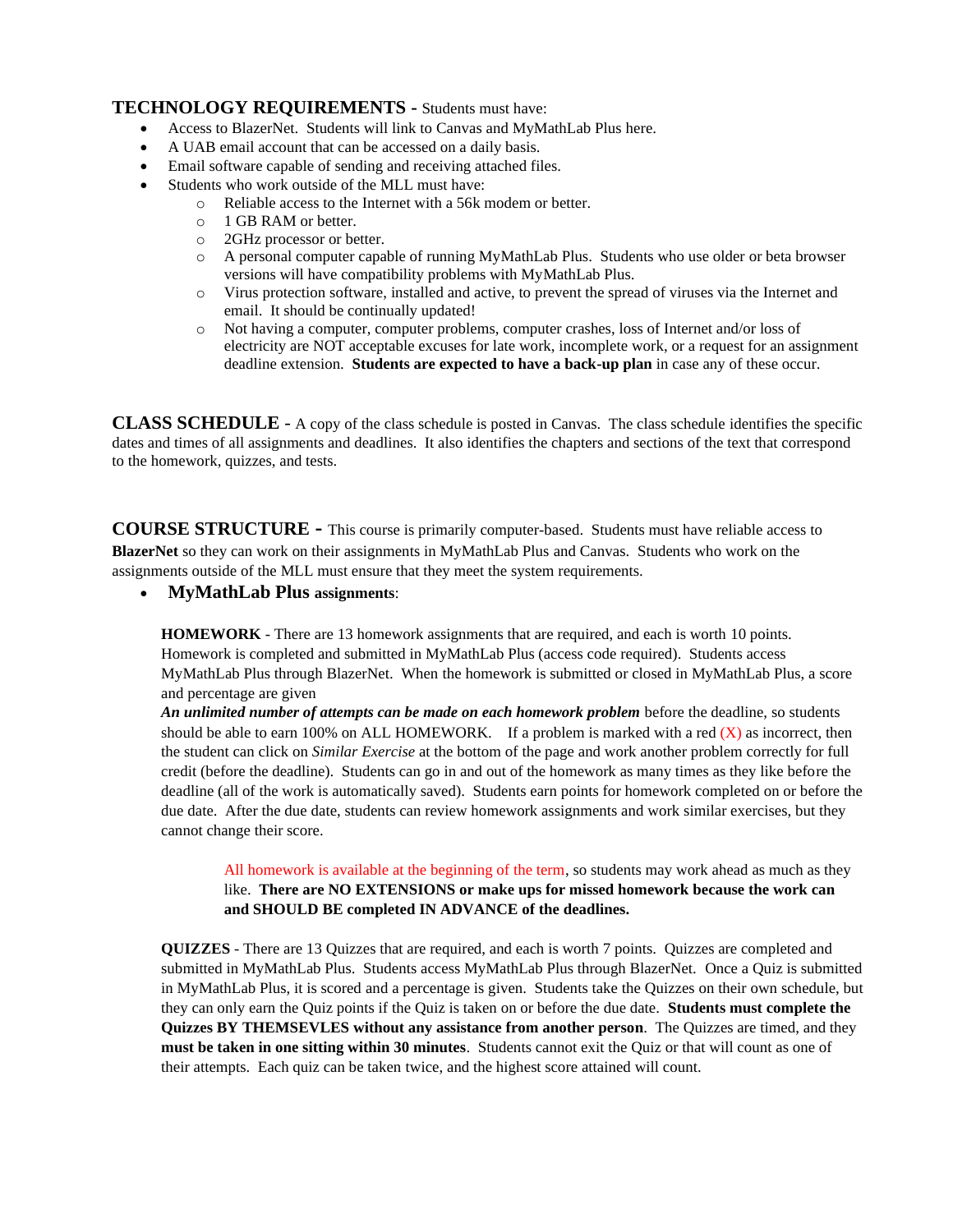### All Quizzes are available at the beginning of the term, so students may work ahead as much as they like. **There are NO EXTENSIONS or make ups for missed Quizzes because the work can and SHOULD BE completed IN ADVANCE of the deadlines.**

**TESTS -** There are 4 major tests and a Final Exam in this course. Tests are completed and submitted in MyMathLabPlus. Each test is worth 100 points and the Final Exam is worth 250 points. Once the test is submitted in MyMathLabPlus, it is scored and a percentage is given. The UAB score (out of 100 or 250 pts) for the test can be found online at <https://secure.cas.uab.edu/mll/db/> or by clicking on "Check Your Grade" in MyMathLabPlus. Students must take the tests during the scheduled dates and times under supervised remote proctoring as described in this syllabus. All tests have a 50 minute time limit (FINAL EXAM: 120 minute limit) and must be taken in one sitting. **Students must use the MyMathLabPlus calculator or their computer** (Windows/Safari) **scientific calculator during testing**. NO personal calculators are allowed. Students may use scratch paper during a test, but no credit is given for work done on the scratch paper. **Students are required to have a government issued photo ID during testing (UAB student ID, driver's license, etc).**

**Although students take tests with ProctorU, we reserve the right to require a student to retake a test with ProctorU if any testing inconsistencies or questions of academic integrity arise during the testing session or after the review of the recording by the instructor. Students will be responsible for payment of any fees to retake a test. Academic misconduct undermines the purpose of education and can generally be defined as all acts of dishonesty in an academic or related matter and will not be tolerated.**

**Practice Tests** are available in MyMathLabPlus. The Practice Tests do not count against a student's grade, but they are recommended as a way to help them prepare for their tests. Students may also earn up to 4 bonus points for the highest score earned on each practice test prior to the testing deadline. **The practice tests are NOT timed, and students may go in and out of them until they are ready to submit.** Each practice test may be taken an unlimited amount of times.

#### **REQUIREMENT for Taking Tests:**

**Students will take the course tests using remote proctoring services through ProctorU**. You will find the information regarding ProctorU on Canvas. Please read the ProctorU handout information carefully before testing.

**Students are responsible for the technical requirements needed. The deadline for each test is shown on the Course Schedule.**

 **Do not wait until the test due date to take and/or schedule your test. If you choose to wait until the due date to take your test, you are assuming the risk that some situation may prevent you from taking your test. Power outages, technical issues, and student personal problems are not acceptable reasons for missing a test deadline.**

• **NOTE THAT STUDENTS ARE RESPONSIBLE FOR PROCTORU TESTING FEES THAT ARE NOT COVERED BY UAB eLearning. UAB eLearning will NOT cover late fees or convenience testing fees but may cover regular test fees. Please see the ProctorU Student Information document posted in Canvas under the ProctorU Module.**

**Completing HW, Quizzes, and Tests in MyMathLab Plus -**All HW, Quizzes, and Tests may only be accessed through **BlazerNet.** Before students begin working at home, they must run the **browser check** and make sure they meet the **system requirements**. Please note that no make ups or extension of deadlines are given for technical problems.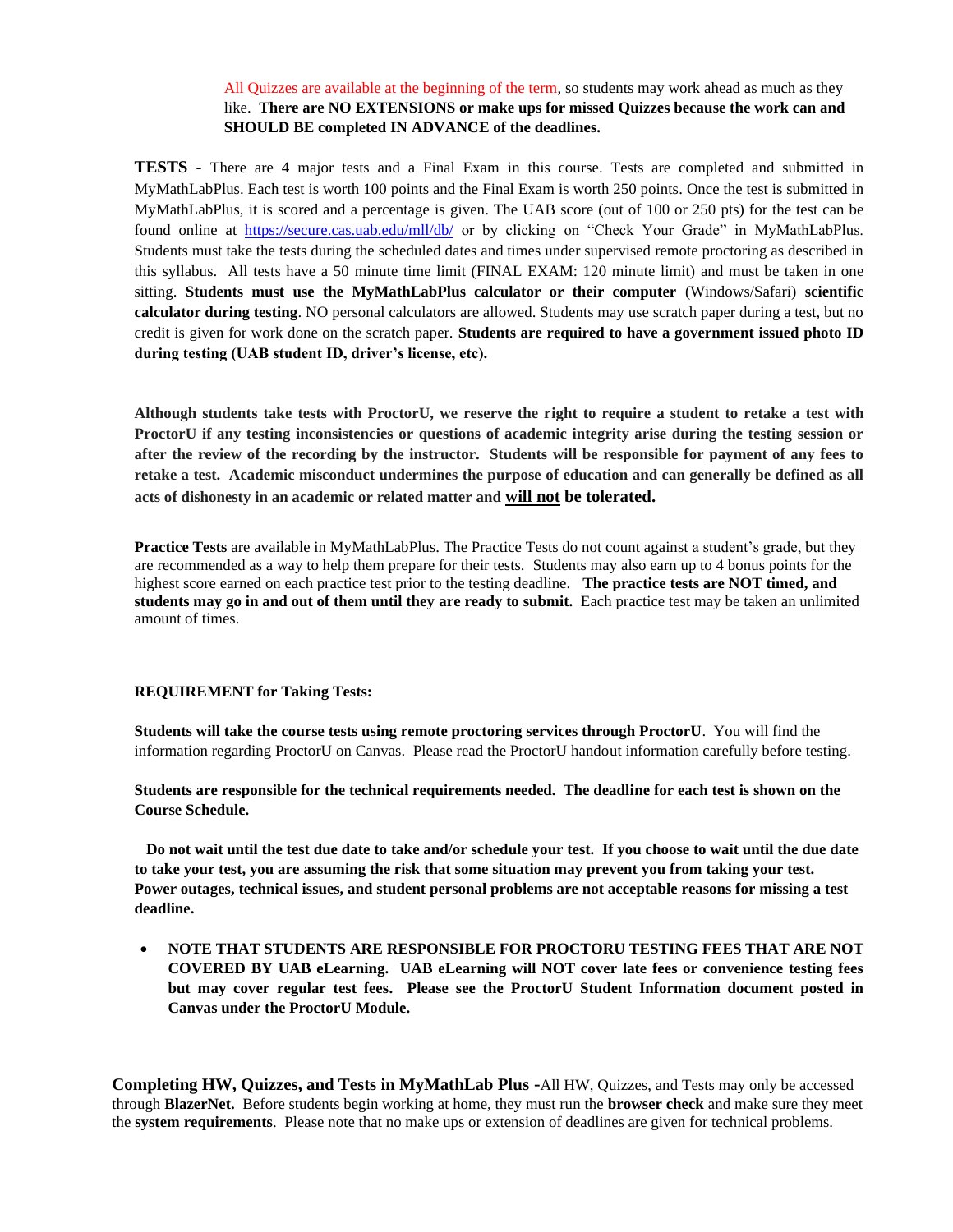**Students can and should complete all HW and Quizzes well in advance of deadlines because these assignments are available from the first day of the term until the deadline.**

Some troubleshooting tips for problems with MyMathLab Plus:

- **Close the browser** and start again by logging into BlazerNet.
- **Try another browser** if yours doesn't work. Install and use only supported browsers.
- You can only ACCESS YOUR COURSE through BlazerNet. **No other login pages will work**.
- If nothing works, contact Pearson's technical support via CHAT.
- Have a back-up plan. Make arrangements to work in the MLL or elsewhere in advance.
- **Email the instructor** if you have problems. He/she might be able to help.

#### **Canvas SITE MAP FOR MA 102**

**HOME**- This is the entry point for your Canvas course. You will be able to see links to all modules here.

**SYLLABUS, SCHEDULE, & COURSE INFORMATION** - The following information can be found here: Instructor information, Syllabus, Schedule and Additional Assignment Information, Rubric for MA 102 Group Problems, Group Rules, and ProctorU testing information.

**MODULES –** Your course will be divided into modules. You will be able to access the current week's assignments by clicking on the current module in Canvas.

**GRADES –** You will be able to view grades for your weekly discussion and problem here. NOTE: Grades for homework, quizzes, and tests, as well as your overall grade, must be viewed in the UAB grade database (log in to MyMathLabPlus and click on the CHECK YOUR GRADE link to view all grades).

**PROBLEMS/Group Discussions (found in the current Module in Canvas) –** There are 8 Canvas problem/discussion sets. For each problem/discussion set, students are required to participate in a Group Discussion (according to the Group Discussion Rules posted on Canvas) to solve a problem. Then they must submit their solutions as individual papers in Canvas by the deadline (see Course Schedule). Students can earn up to 8 points on each individually submitted Problem and 0 or 7 participation points on each Group Discussion for a total of 15 points. Students will earn either 0 points or 7 points for the group discussion, as students are expected to participate fully in the group learning process. **No partial credit is given for the group discussion**. However, partial credit may be given for the individual paper submitted (see the Rubric for Ma102 problems for details).

Students will be randomly assigned to different groups for each new problem/discussion set. To earn full credit for a Group Discussion, students must go to the current module in Canvas and **participate in the Group Discussion** *in a meaningful way* **on two different days with a minimum of three meaningful posts**. Meaningful posts include ideas and questions that are specific to the Problem. No credit for short or one word posts. The Group Discussion will only be available as shown on the Course Schedule, and participation on two days is REQUIRED. Groups must meet in Canvas Groups to receive Group Discussion credit. If a group needs assistance or clarification on a problem, they should ask the instructor to join the discussion.

**At the beginning of the current module time period**, students must **READ the Problem and work on it** *before*  **participating in the Group Discussion**. Students can only earn the points for the Problems if their individual papers are submitted **by the deadline** in the **proper location** (Click on the current module in Canvas). Problems CANNOT be sent by email. There are no extensions or make ups for missed Problems or Discussions. Students should NOT wait until the deadline to submit their papers because they run the risk of running out of time or having technical problems. NO late submissions are allowed.

This assignment gives students an opportunity to work together to improve their quantitative reasoning ability and conceptual understanding of mathematical ideas.

**COURSE GRADES -** Students earn their grade in the course by accumulating points. There is a maximum of 1000 points available. No points are available after the Final Exam is taken, so students should earn as many points as possible throughout the semester by completing all assignments by the deadline. NO late assignments are accepted or allowed, and no adjustments will be made.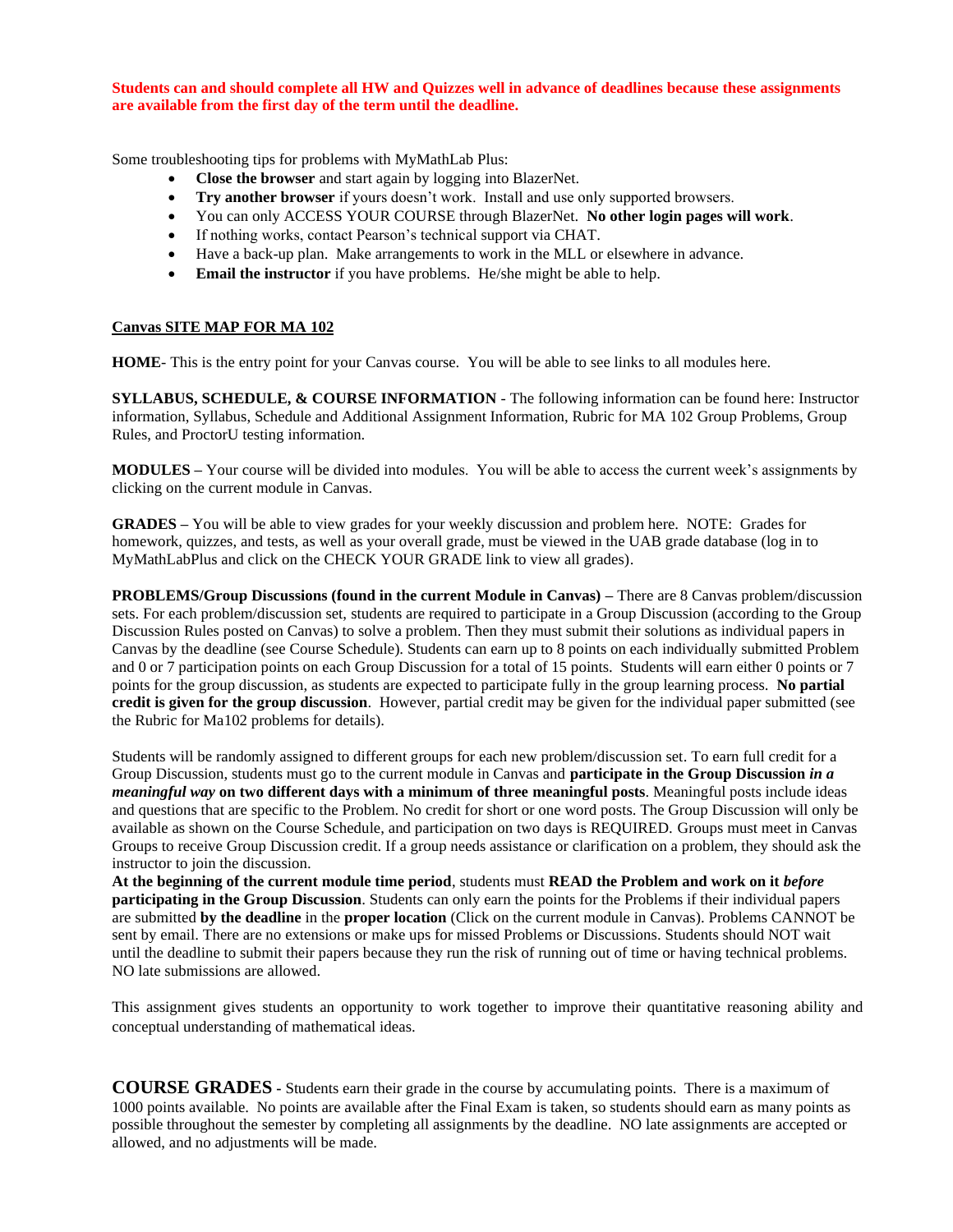All assignment grades will be posted and maintained in the math department database, which can be accessed in by going t[o https://secure.cas.uab.edu/mll/db/.](https://secure.cas.uab.edu/mll/db/)

Note that **FINAL GRADES are awarded by TOTAL POINTS EARNED**, NOT by percentages. Percentages give students an idea of how they are doing in the class on a day-to-day basis, but they are constantly changing since they are based on the deadlines as of the current date. Percentages are not rounded. Total points and percentages won't usually match until the end of the semester (after all deadlines have passed).

**Homework, Quiz, and Test grades are automatically updated and loaded into the database on a daily basis**. All other grades will be manually entered by the instructor as soon as possible after grading (usually within one week).

| <b>Grade Element</b>            | <b>Max Pts per</b><br><b>Assignment</b> | No. of<br><b>Assignments</b> | <b>Total Points</b> |
|---------------------------------|-----------------------------------------|------------------------------|---------------------|
| <b>Introductory Canvas Task</b> |                                         |                              |                     |
| <b>Homework</b>                 |                                         | 13                           | 130                 |
| <b>Quizzes</b>                  |                                         | 13                           | 91                  |
| <b>Problem/Discussion</b>       | 15                                      |                              | 120                 |
| <b>Tests</b>                    | 100                                     |                              | 400                 |
| <b>Final Exam</b>               | 250                                     |                              | 250                 |
| <b>Total</b>                    |                                         |                              | 1000                |

See the following tables for point and grade distribution:

| <b>Points Earned</b> | <b>Course Grade</b> |  |
|----------------------|---------------------|--|
| 880-1000             |                     |  |
| 750-879              |                     |  |
| 620-749              |                     |  |
| 500-619              |                     |  |
| <b>Below 500</b>     |                     |  |

• Each practice test allows students to earn up to 4 extra points.

# **MAKE-UP WORK POLICY –** In general, **NO MAKE-UPS are allowed**.

If a student misses **ONE** test during the semester, the student may complete a **Missed Test Request Form** by emailing the course instructor to request the form and returning the completed form by email to the course instructor no later than 12pm on the last day of classes (before final exam week)**.** Your Final Exam score will be used to replace the missed test grade if the student formally makes a request to do so by completing the Missed Test Request Form. The student must email the completed form to the course instructor no later than 12:00pm on the last day of classes. **Note that only ONE missed test grade may be replaced.** It is strongly encouraged that students complete the test request form within 48 hours of the missed test.

## **USEFUL WEBSITES FOR THIS COURSE**

BlazerNet (access to Canvas and MyMathLab Plus): <http://www.uab.edu/blazernet> UAB MA 098 grade:<https://secure.cas.uab.edu/mll/db/>

**Extended Absences**: Attendance is fundamental to course objectives and to the integrity of this course. Courses in the Mathematics Department require a variety of activities that involve interaction with the instructor and/or interaction with other students. Excessive absences and missed assignments seriously jeopardize a student's ability to successfully complete the course. In the event of excessive absences, students should be prepared to officially withdraw from the course through the Registrar's Office. In cases involving medical hardships, military duty, or other serious personal situations after the withdrawal date for a course, the student may participate in the Academic Policy Appeal (accessed and submitted through Blazernet Links/Forms).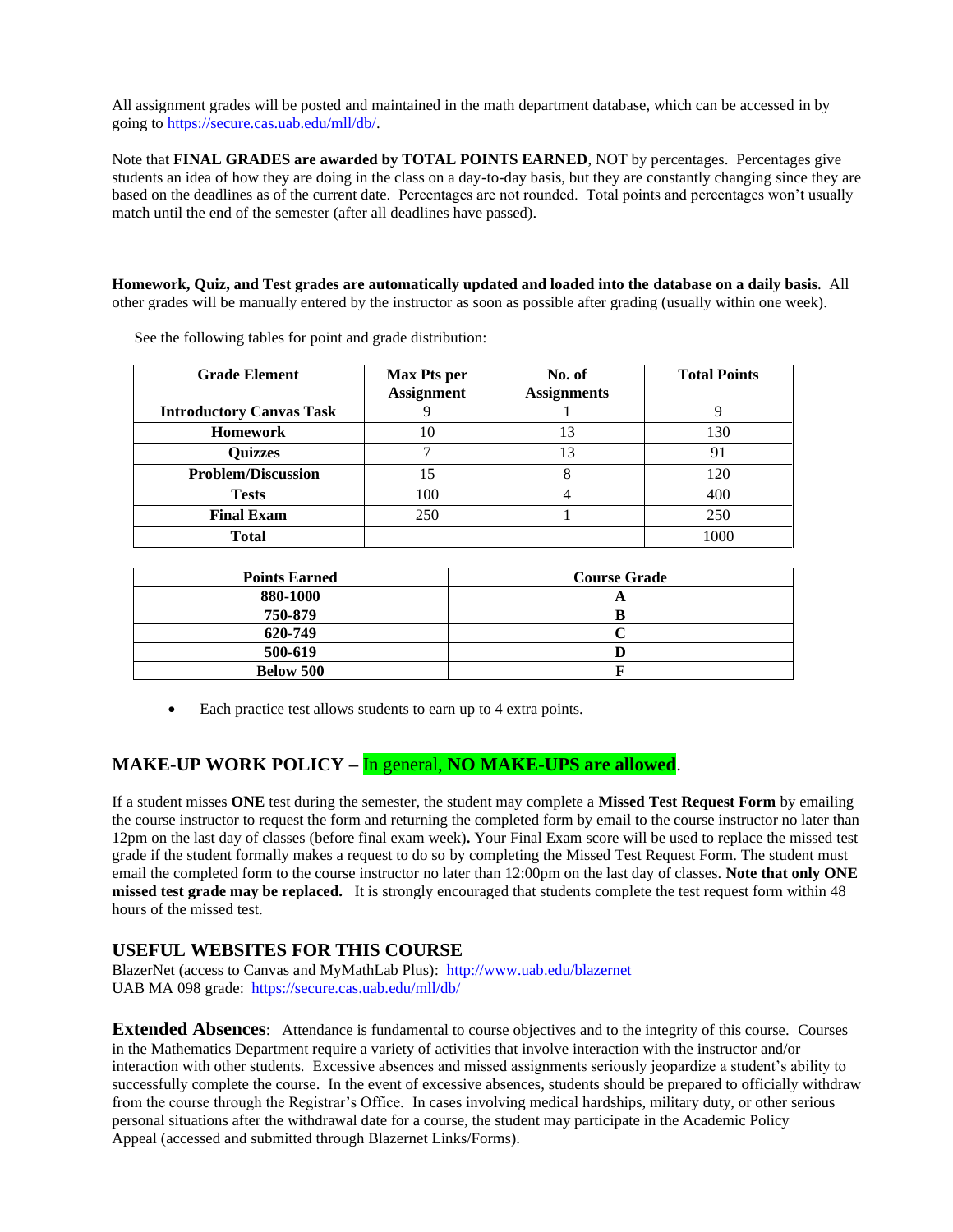# **STUDENT/FACULTY INTERACTION**

Interaction will take place via appointments, email, by telephone (only in case of emergency), and through Announcements.

The student will participate in this course by following the guidelines set forth in this Syllabus and the class Schedule, and any additional information provided by the Course Instructor.

Personal communication with the instructor should be done during the Lab meeting or a request for a private meeting should be sent through email.

The Course Instructor will check emails daily and will respond to emails containing questions, comments, and concerns within 24 to 48 hours on weekdays and 48 hours on weekends.

Comments and scores on graded group problems are included in the returned papers. Scores can also be seen on the UAB grade database [\(http://www.uab.edu/mathematics\)](http://www.uab.edu/mathematics). Students are expected to review their grades to make sure they are recorded properly.

## **TECHNICAL SUPPORT INFORMATION**

If technical problems are experienced with **BlazerNet,** students should contact UAB AskIT at <http://uab.edu/it/home/askit> and also inform the instructor.

For help within **Canvas**, students should use the HELP tab at the top right.

If technical problems are experienced with **MyMathLab Plus**, students should log in and click on Help & Support at the top right or go to [http://247pearsoned.custhelp.com/app.](http://247pearsoned.custhelp.com/app) The quickest way to get support is to use the CHAT contact method. Students should also inform the instructor.

Some troubleshooting tips for problems with MyMathLab Plus:

- **Close the browser** and start again by logging into BlazerNet.
- **Try another browser** if yours doesn't work. Install and use only supported browsers.
- You can only ACCESS YOUR COURSE through BlazerNet. **No other login pages will work**.
- If nothing works, contact Pearson's technical support via CHAT.
- Have a back-up plan. Make arrangements to work in the MLL or elsewhere in advance.
- **Email the instructor** if you have problems. He/she might be able to help.

**NON-HARASSMENT, HOSTILE WORK/CLASS ENVIRONMENT –** The UAB College of Arts and Sciences expects students to treat fellow students, their Course Instructors, other UAB faculty, and staff as adults and with respect. No form of hostile environment or harassment will be tolerated by any student or employee. In this class we will only use constructive criticism and will work to build a community of lifelong learners.

**HONESTY AND PLAGIARISM -** The awarding of a university degree attests that an individual has demonstrated mastery of a significant body of knowledge and skills of substantive value to society. To ensure this, **UAB expects all students to abide by the UAB Academic Honor Code**:

## **The UAB Academic Honor Code**

UAB expects all members of its academic community to function according to the highest ethical and professional standards. Students, faculty, and the administration of the institution must be involved to ensure this quality of academic conduct. Academic misconduct undermines the purpose of education. Such behavior is a serious violation of the trust that must exist among faculty and students for a university to nurture intellectual growth and development. Academic misconduct can generally be defined as all acts of dishonesty in an academic or related matter.

Academic dishonesty includes, but is not limited to, the following categories of behavior: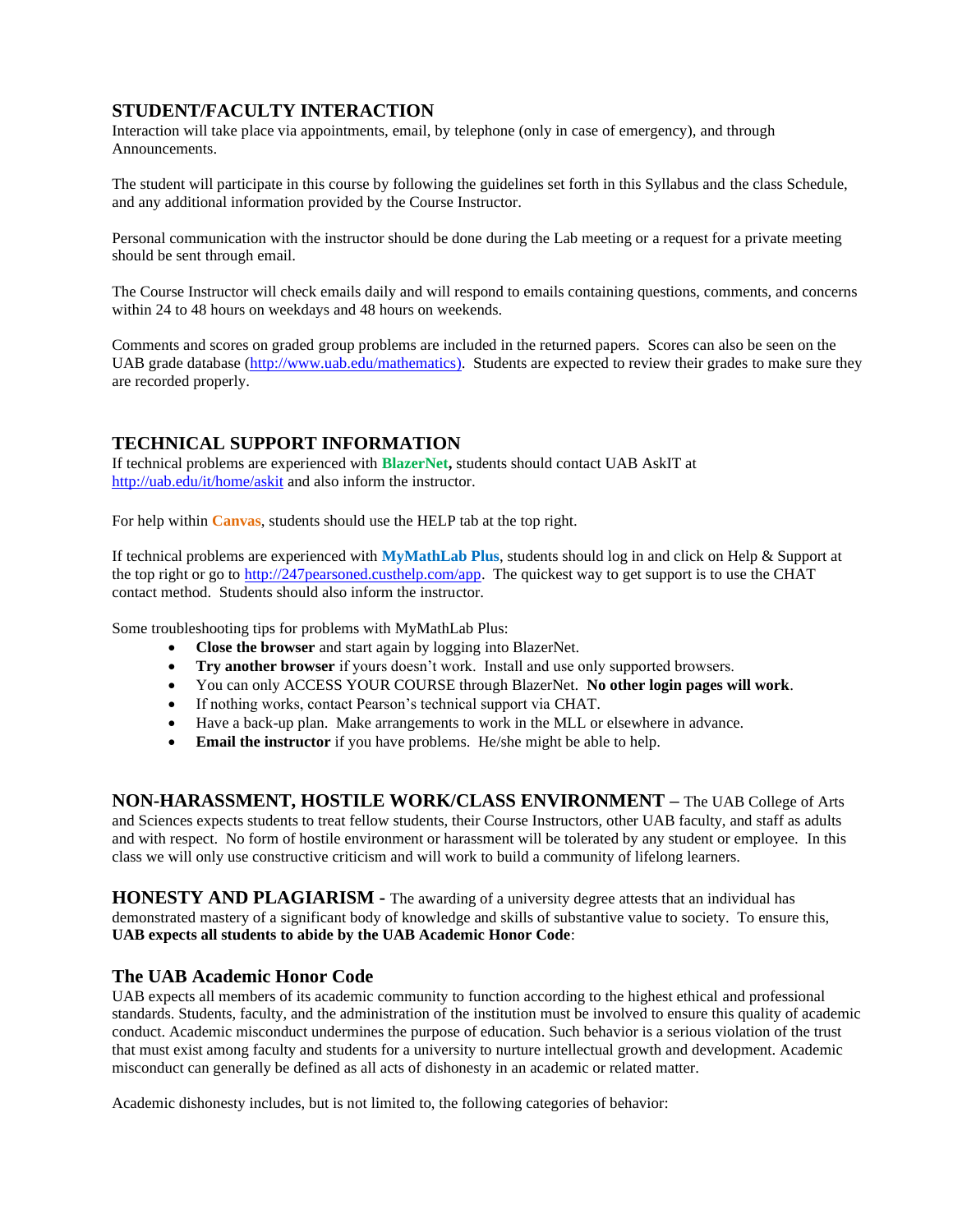**ABETTING** is helping another student commit an act of academic dishonesty. *Allowing someone to copy your quiz answers or use your work as their own are examples of abetting.*

**CHEATING** is the unauthorized use or attempted use of unauthorized materials, information, study aids, the work of others, or computer-related information. *Getting someone to do your HW or to take your quizzes are examples of cheating.*

**PLAGIARISM** means claiming as your own the ideas, words, data, computer programs, creative compositions, artwork, etc., done by someone else. Examples include improper citation of referenced works, the use of commercially available scholarly papers, failure to cite sources, or *copying another person's ideas*.

**FABRICATION** means presenting falsified data, citations, or quotations as genuine.

**MISREPRESENTATION** is falsification, alteration, or the misstatement of the contents of documents, academic work, or other materials related to academic matters, including work substantially done for one class as work done for another without receiving prior approval from the instructor.

Violations of the UAB Academic Honor Code are punishable by a range of penalties, from receiving a failing grade on an assignment to an F in the course to dismissal. Any course grade of F for academic misconduct supersedes any other grade or notation for that class. Withdrawal from a course while a possible violation of the Academic Honor Code is under review will not preclude the assignment of a course grade that appropriately reflects the student's performance prior to withdrawal if the violation is substantiated.

**TURNITIN** - UAB reserves the right to use electronic means to detect and help prevent plagiarism. By enrolling at UAB, students agree to have course documents submitted to www.Turnitin.com or other means of electronic verification. All materials submitted to Turnitin.com will become source documents in Turnitin.com's restricted access database, solely for the purpose of detecting plagiarism in such documents. Students may be required by instructors to individually submit course documents electronically to Turnitin.com.

**LIBRARY SUPPORT -** The Libraries at UAB provide access to materials and services that support the academic programs. The following is a link to the main library (Mervyn Sterne Library) [http://www.mhsl.uab.edu/.](http://www.mhsl.uab.edu/)

**FACULTY EVALUATION** – At the end of each term, students will be notified to fill out a Course Evaluation Form (IDEA Survey). These evaluations are completely anonymous and are online for all students.

## **IRB/RESEARCH STATEMENT**:

Federal regulations and university policies require Institutional Review Board (IRB) approval for research with human subjects. This applies whether the research is conducted by faculty or students. At the same time, many class projects are conducted for educational purposes and not as research, and will not require IRB approval. In this course, students work on group problems and may have to ask others for information to be used as data, but this will be done anonymously as part of an educational exercise; therefore, no IRB approval is needed. For more information about UAB OIRB, go to [irb@uab.edu.](mailto:irb@uab.edu)

**DSS Accessibility Statement**: UAB is committed to providing an accessible learning experience for all students. If you are a student with a disability that qualifies under Americans with Disabilities Act (ADA) and Section 504 of the Rehabilitation Act, and you require accommodations, please contact Disability Support Services for information on accommodations, registration and procedures. Requests for reasonable accommodations involve an interactive process and consist of a collaborative effort among the student, DSS, faculty and staff. If you are registered with Disability Support Services, please contact DSS to discuss accommodations that may be necessary in this course. If you have a disability but have not contacted Disability Support Services, please call 934-4205 or visit http://www.uab.edu/dss or Hill Student Center Suite 409.

**Title IX Statement:** The University of Alabama at Birmingham is committed to providing an environment that is free from sexual misconduct, which includes gender-based assault, harassment, exploitation, dating and domestic violence, stalking, as well as discrimination based on sex, sexual orientation, gender identity, and gender expression. If you have experienced any of the aforementioned conduct we encourage you to report the incident. UAB provides several avenues for reporting. For more information about Title IX, policy, reporting, protections, resources and